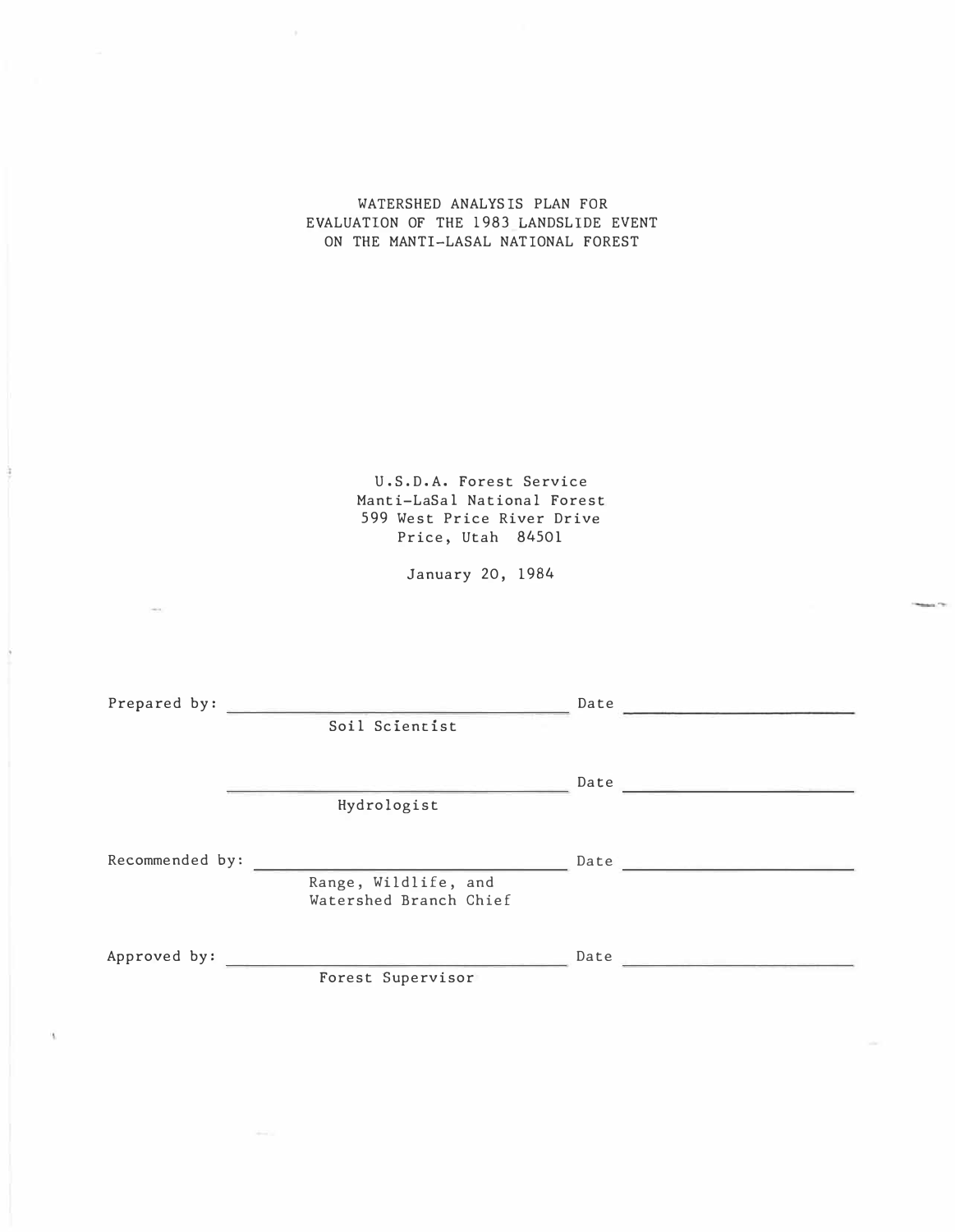WATERSHED ANALYSIS PLAN FOR EVALUATION OF THE 1983 LANDSLIDE EVENT ON THE MANTI-LASAL NATIONAL FOREST

## INTRODUCTION

During the spring and summer of 1983, the Manti-LaSal National Forest experienced major landslide\* and flooding events which caused substantial damage. Most of this activity was on the San Pitch and Manti Divisions of the Forest, with some additional damage on the Moab District. A damage assessment team was formed and it reported 131 significant landslide areas which accounted for more than 2, 700 acres of land moved by landslides. The assessment did not include detailed study or evaluation of all of the landslides and the circumstances that were involved in the events. In preparation for further analysis, aerial photographs at a scale of 1:40,000 were taken of the Manti and San Pitch Divisions in September 1983. Color aerial photographs at a scale of 1:12,000 were also taken on part of the Manti Division in areas of significant damage.

## OBJECTIVES

The objective of this plan is to determine the magnitude and spacial relationships of 1983 landslide occurrences and to describe the land characteristics and climatic events that contributed to the instability and flooding. This is to be done by a systematic documentation and analysis approach that will effectively store, analyze, and display the data. The data will yield information that clearly describes current conditions and will be useful in better understanding and predicting landslide and flooding events and their potential effects on the natural environment and Forest management. The following questions should be answered by the study:

- 1. How many landslides were active on the Manti-LaSal National Forest in 1983 and where are they located?
- 2. How many acres and what percent of each subwatershed was disturbed by land movement in 1983?
- 3. What factors were significant in causing the landslides and floods?
- 4. What is the probability of future slope failures and floods under various climatic events?
- 5. How do the present landslides affect resource management?
- 6. What is the anticipated future impact from slope failure and flooding?
- 7. What type of monitoring should be maintained?

\*Landslides as used here refer to a broad category of mass movement events.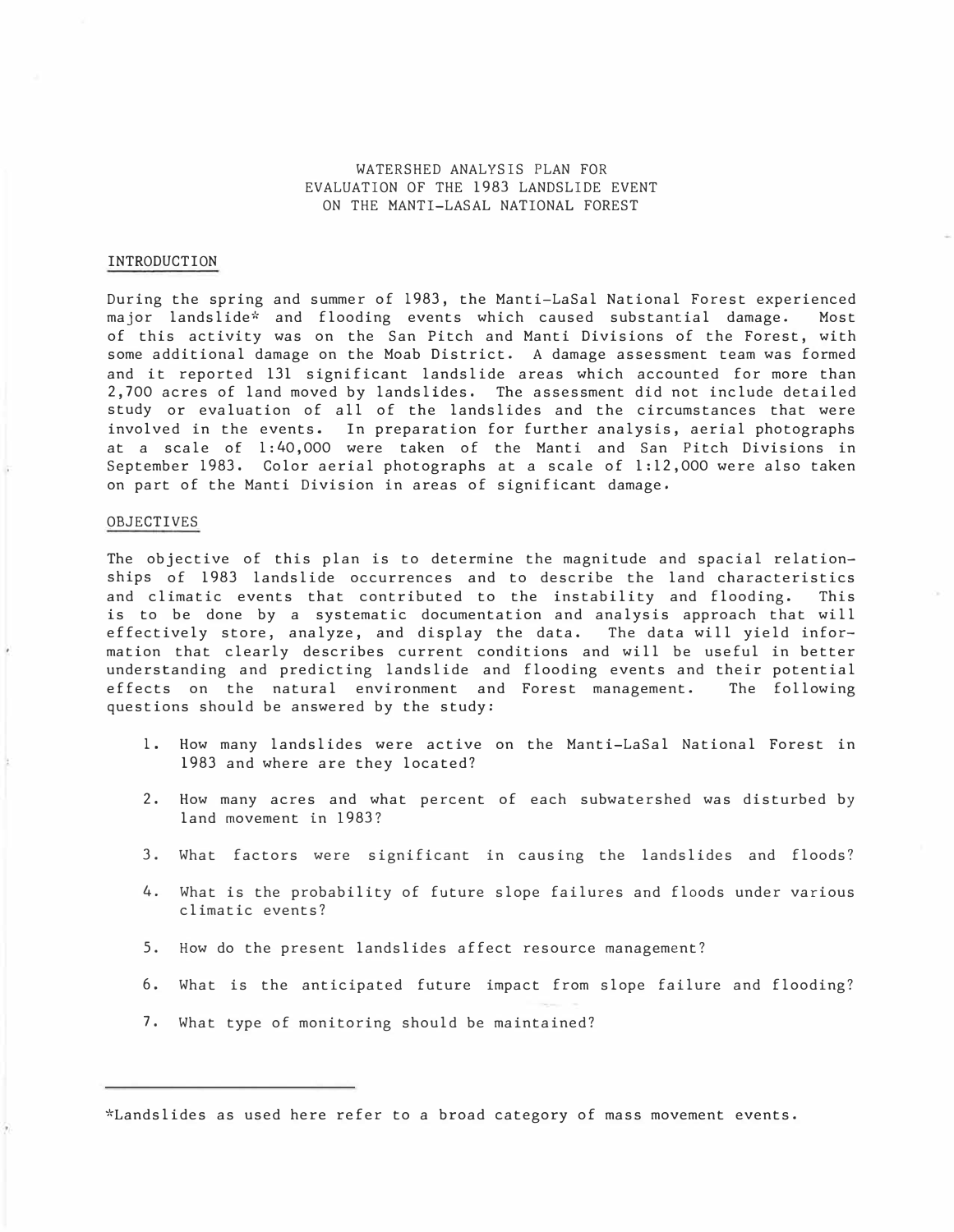- 8. What type of management systems could we implement to reduce landslides and flooding incidents and damage?
- 9. Where is special monitoring needed?

## PROCEDURES

#### A. Landslide Documentation

Black and white aerial photographs at a scale of 1:40, 000 taken in September 1983 will be used as an inventory base for this evaluation. The landslides will be identified by photograph interpretation supplemented by some ground varification. Other resource data will be obtained from appropriate sources and correlated with the landslide events. The following steps will be followed:

- 1. On the 1983 1:40, 000 aerial photographs, delineate an effective mapping area on alternative photographs, then identify each landslide or mass movement occurrence that was active in 1983.
- 2. Plot the landslides (mass movement) on 1:24, 000 scale topographic orthophoto quads.
- 3. Assign an identification number to each land movement. This would be done by giving the subwatershed number plus the number each landslide consecutively from one to the total number within the subwatershed.
- 4. Based on the aerial photographs, topographic maps, and other data sources, record the following for each landslide. Code on an appropriate data input form by subwatershed and landslide number.
	- a. Location to the nearest quarter section.
	- b. District
	- c. Type of mass movement.
		- ( 1) Landslide
		- (2) Slump
		- (3) Mudslide
		- (4) Debris Avalanche
		- (5) Earth Flow
		- (6) Etc.
	- d. Did the movement occur on an old slide?
		- (1) Yes
		- (2) No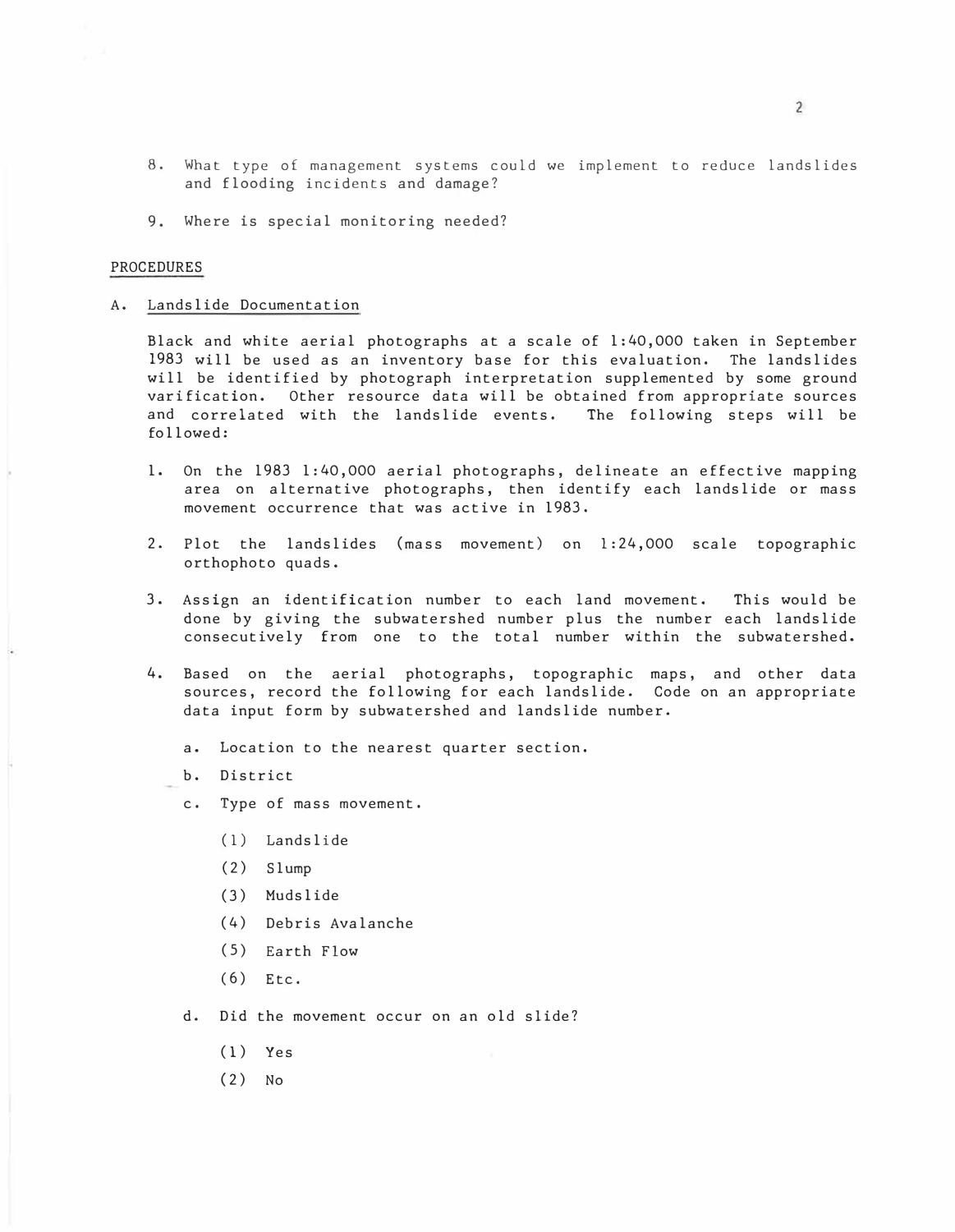- e. Size Category
	- (1) Less than 5 acres.
	- (2) Five to ten acres.
	- (3) 10-50 acres.
	- $(4)$  50-100 acres.
	- (5) Over 100 acres.
- f. Length of mass movement (slide) .
- g. Elevation at top of slide.
- h. Elevation at bottom of slide .
- i. Slope aspect (N, NE, E, SE, S, SW, W, NW).
- j. Slope gradient in percent (use 10% intervals).
- k. Shape of slope .
	- (1) Concave
	- (2) Convex
	- (3) Straight
- 1. Position on the slope.
	- (1) Top of slide.
		- (a) Upper Third
		- (b) Middle Third
		- (c) Lower Third
	- (2) Bottom (Termination)
		- (a) Upper Third
		- (b) Middle Third
		- (c) Lower Third
- m. Did the slide terminate in a stream?
	- (1) Yes
	- (2) No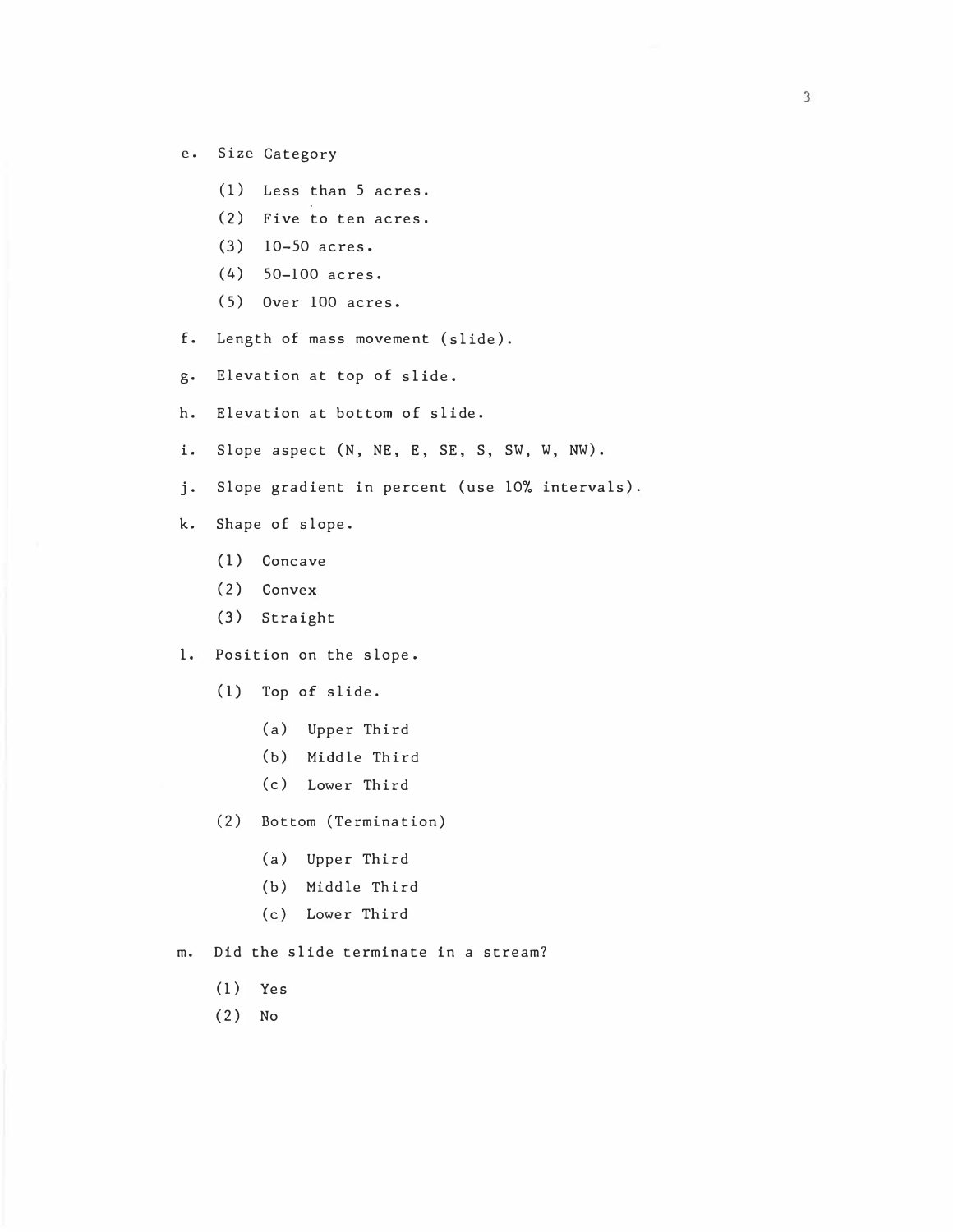- n. Broad vegetative type (cover type) .
	- (1) Aspen
	- (2) Conifer
	- (3) Brush
	- (4) Grass
	- (5) Forb
	- (6) Pinyon-Juniper
	- (7) Rock
- o. Bedrock Formation
- p. Direction of bedrock dip.

q. Does it appear that faulting contributed to movement?

(1) Yes

b

(2) No

r. Drainage density of landform where slide occurred.

s. Possible affect of man's activities in activating mass movement.

- (1) None
- (2) Road
- (3) Pipeline
- (4) Irrigation Ditch
- (5) Timber Harvest
- (6) Other

t. Landtype association.

- u. Soil Type
- v. Range allotment number.
- w. Forest Management Planning Analysis Unit number.
- 5. Obtain ground photographs of representative landslides and flooding damage.
- B. Meteorologic and hydrologic data documentation. From U.S.G.S., Weather Bureau, SCS, and Irrigation Company records determine the following:
	- 1. Precipitation quantities and patterns. Enter data for selected areas.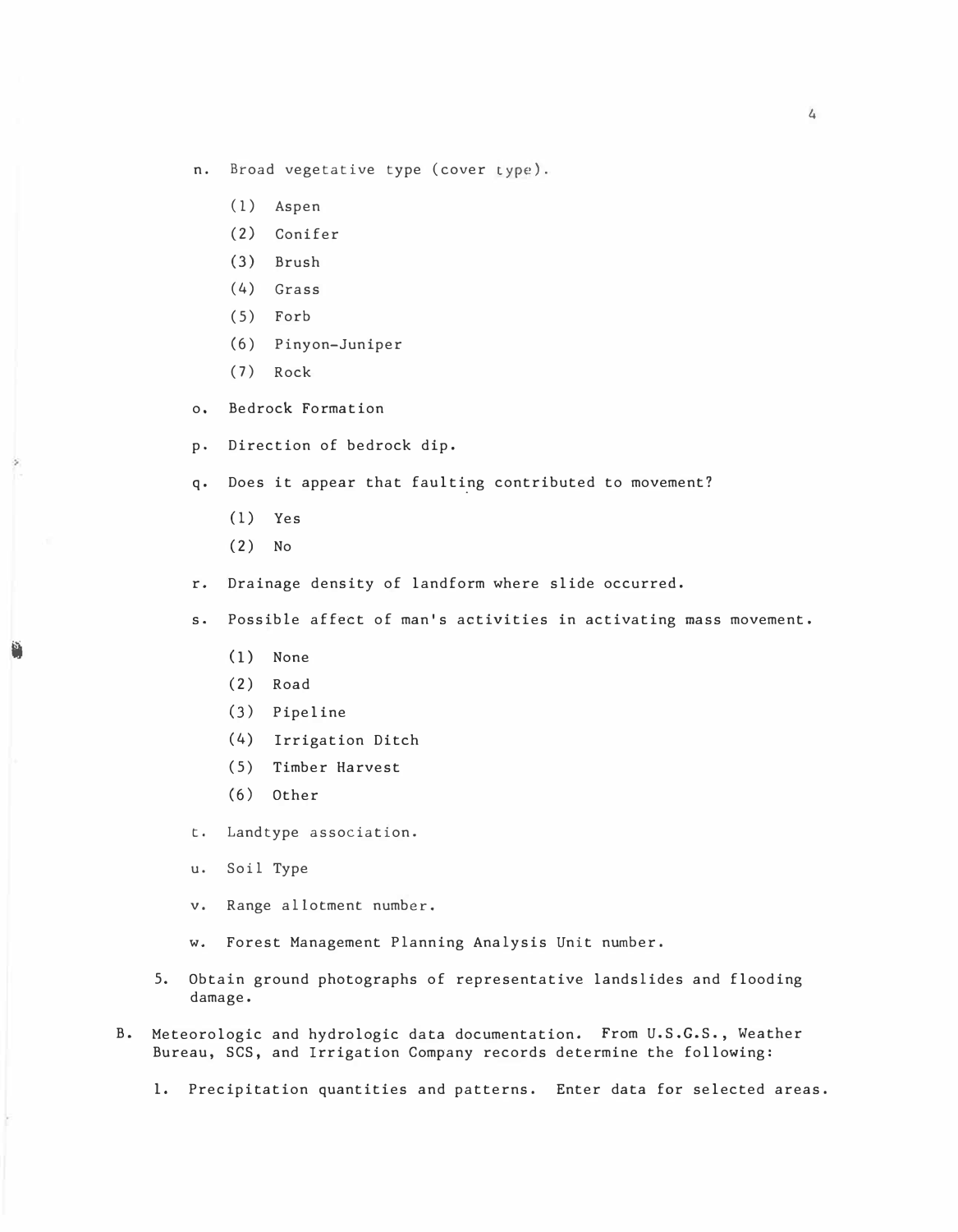- a. Average annual precipitation (in inches).
- b. Average monthly precipitation (in inches).
	- (1) January
	- (2) February
	- (3) March
	- (4) April
	- (5) May
	- (6) June
	- (7) July
	- (8) August
	- (9) September
	- (10) October
	- (11 ) November
	- (12 ) December

ķ.

 $\label{eq:1} \begin{array}{ll} \mathcal{L}_{\mathcal{A}} & \mathcal{L}_{\mathcal{A}} \\ \mathcal{L}_{\mathcal{A}} & \mathcal{L}_{\mathcal{A}} \\ \end{array}$ 

c. Actual monthly precipitation (measured or estimated).

- (1) October 1981
- (2) November 1981
- (3) December 1981
- (4) January 1982
- (5) February 1982
- (6) March 1982
- (7) April 1982
- (8) May 1982
- (9) June 1982
- (10) July 1982
- (11 ) August 1982
- (12 ) September 1982
- (13 ) October 1982
- (14) November 1982
- (15 ) December 1982
- (16) January 1983
- (17) February 1983
- (18) March 1983
- (19) April 1983
- (20) May 1983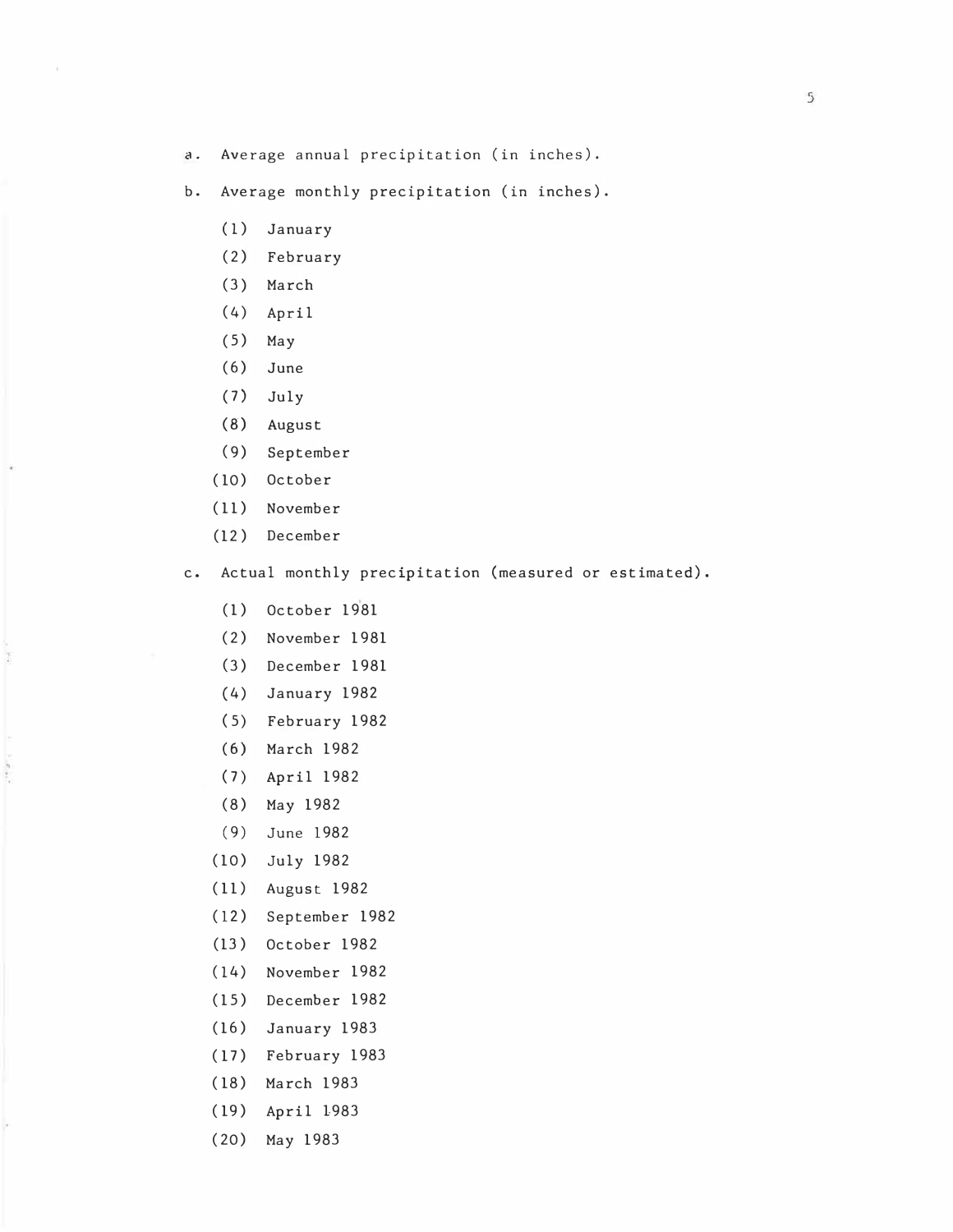- (21) June 1983
- (22) July 1983
- (23) August 1983

d. Precipitat ion type (average annual).

- (1) Percent Rain
- (2) Percent Snow

e. Precipitation type (October 1981 through September 1982 water year).

- (1) Percent Rain
- (2) Percent Snow

f. Precipitation type (October 1982 through August 1983).

- (1) Percent Rain
- (2) Percent Snow

2. Snow packs and snowmelt data.

- 3. Air temperature data as related to the form of precipitation and snowmelt.
- 4. Streamflow data.

C. Data Storage and Analysis

- 1. Establish a computer data base for landslides.
- 2. Determine computer data file format.
- 3. Determine statistical procedures for prediction and correlation.
- 4. Enter data into data base.
- 5. Run log Pearson III Flood Frequency Analysis for each precipitation and stream flow stat ion having adequate data.
- 6. Run strat if ication models.
- 7. Run statistical models.
- D. Complete analysis of findings.
- E. Report ing

V.

A report including maps, photographs, and diagrams will be produced which summarizes the data and addresses the objectives of this study by May 1, 1984.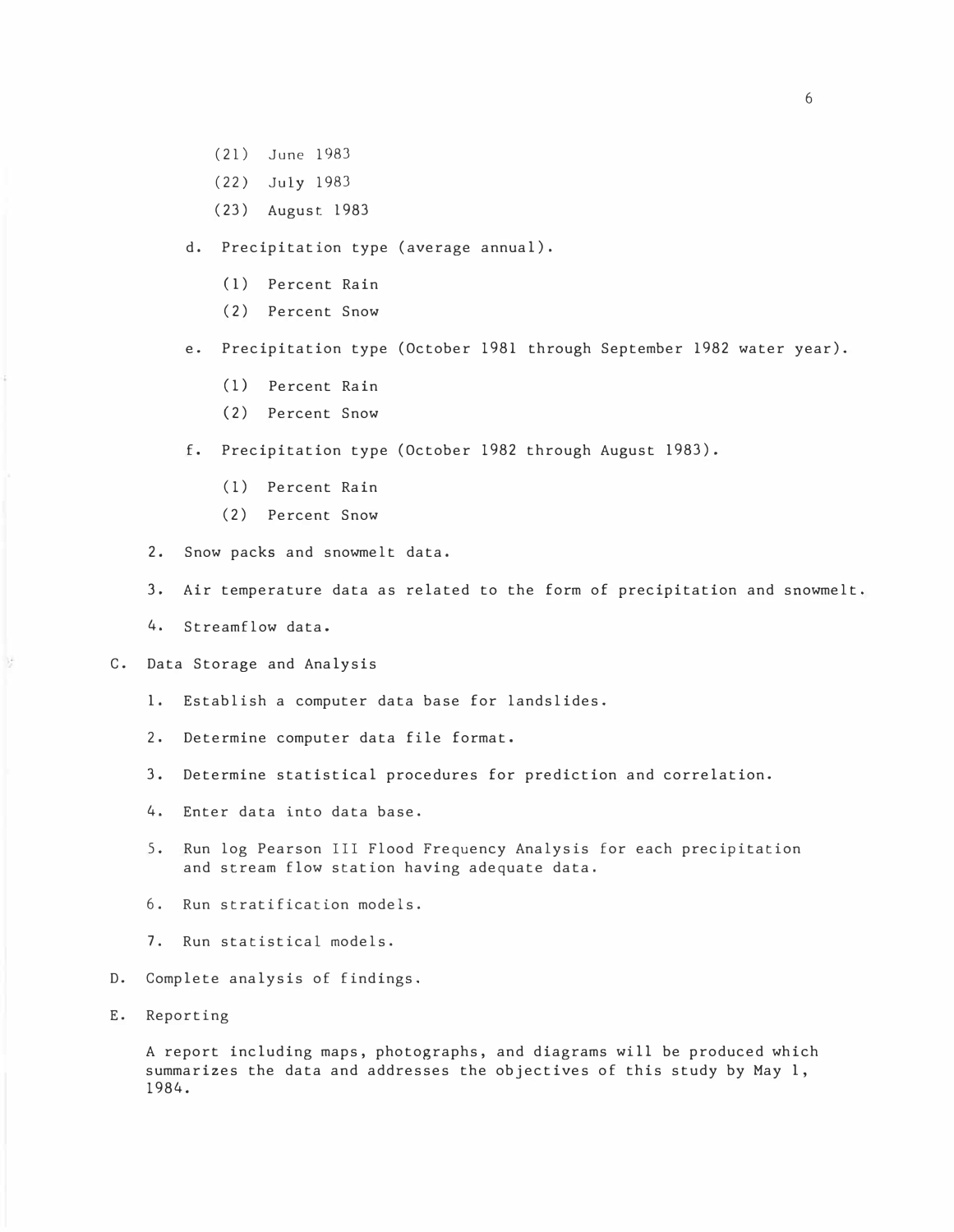- F. Estimated cost (\$8,000 \$10,000).
	- 1. Geologist, soil scientist, and hydrologist (6 pay periods in combination).
	- 2. Computer tech. assistance.
	- 3. Data processing (\$300.00)
	- 4. Travel and supplies.

## DISCUSSION

Much knowledge currently exists on landslide and flooding processes. A problem was anticipated before the 1983 landslide and flooding event actually occurred on the Manti-LaSal National Forest. Some currently known facts are:

- 1. Most of the failures and flooding occurred in areas already mapped and described as unstable lands (Godfrey's instability mapping and Steinfeld's Land System Inventory).
- 2. Most of the slope failures were on the generally west facing slopes of the Manti Division on the North Horn Formation with a westward dip of the bedrock.
- 3. The area received two consecutive abnormally high precipitation years.
- 4. The spring of 1983 was cool for an extended period which delayed runoff, then warm weather came which caused rapid, high volume runoff.
- 5. The "landslide and flood damage assessment" of 1983 contains some analysis of the situation.

## REFERENCES

è

The following references are available:

- 1. Godfrey, Dr. Andrew E. 1972. "Report on a Field Reconnaissance of Mantle Instability on the Manti Division of the Manti-LaSal National Forest and an Adjacent Portion of the Fishlake National Forest".
- 2. Steinfeld, David E. 1979. "Land Systems Inventory for the Sanpete Planning Unit, Manti-LaSal National Forest".
- 3. Rapin, Dale L. 1977. "Soil Resource Inventory, Ferron-Price Planning Unit, Manti-LaSal National Forest".
- 4. National Research Council. Transportation Research Board. 1978. Landslides, Analysis and Control. Special Report 176. National Academy of Sciences, Washington D.C.